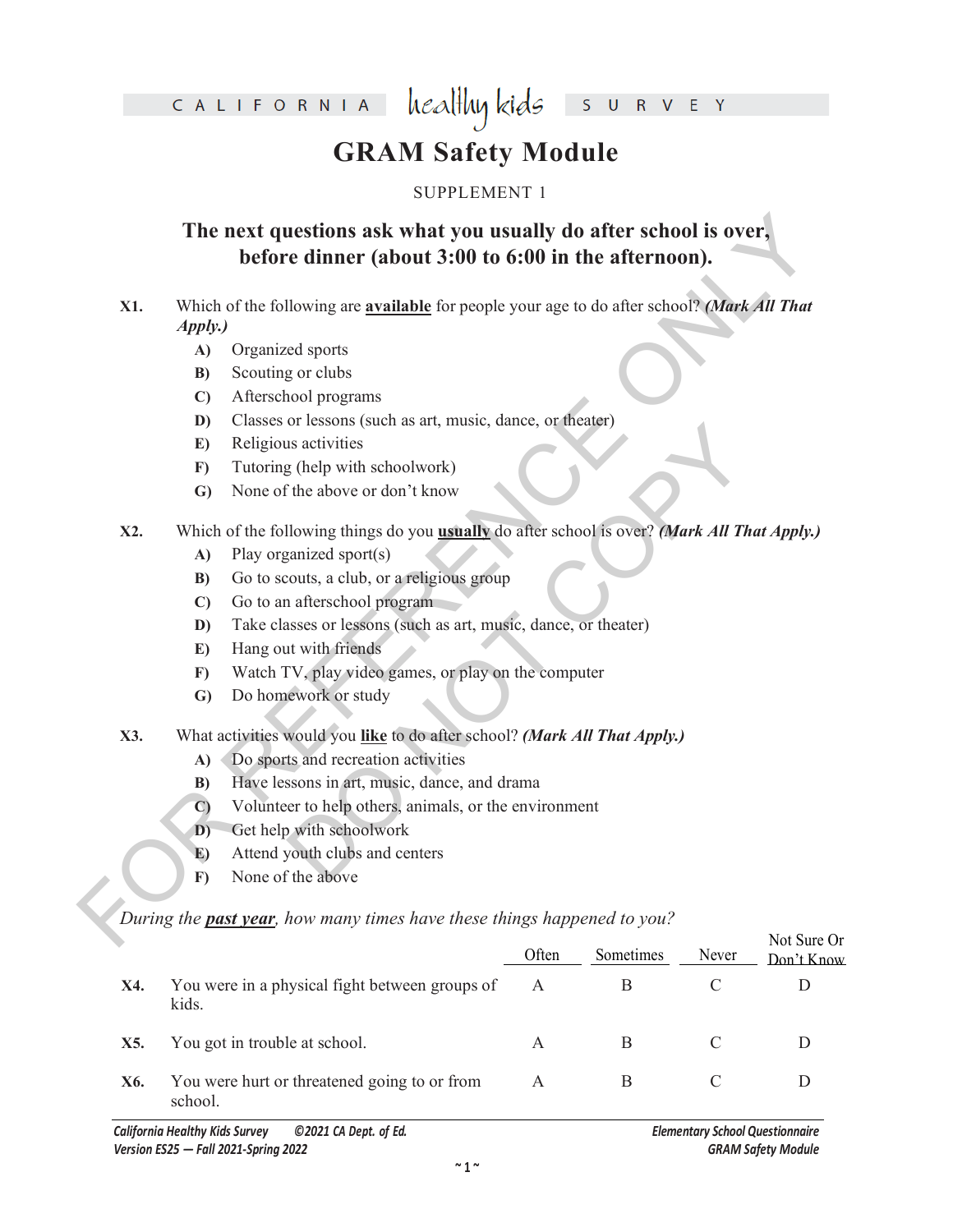CALIFORNIA

R V E Y  $S$  U

# **GRAM Safety Module**

healthy kids

### SUPPLEMENT 1

## **Next are questions about your neighborhood and people you know.**

- **A)** No
- **B)** Yes
- **C)** Don't Know

|      | Next are questions about your neighborhood and people you know.                                                                                          |                           |              |               |
|------|----------------------------------------------------------------------------------------------------------------------------------------------------------|---------------------------|--------------|---------------|
| X7.  | If you wanted to get a gun (such as a handgun, rifle, or shotgun), could you get one?<br>N <sub>0</sub><br>A)<br>Yes<br>B)<br>Don't Know<br>$\mathbf{C}$ |                           |              |               |
|      | Do you know adults who do these things?                                                                                                                  | No                        | Yes          | Don't<br>Know |
| X8.  | Use drugs (marijuana, cocaine, methamphetamine,<br>etc.)                                                                                                 | $\mathbf{A}$              | $\, {\bf B}$ | $\mathcal{C}$ |
| X9.  | Are gang members                                                                                                                                         |                           | $\mathbf B$  | $\mathcal{C}$ |
| X10. | Get into trouble with the police                                                                                                                         |                           | $\mathbf B$  | $\mathcal{C}$ |
| X11. | Sell or deal drugs                                                                                                                                       | $\boldsymbol{\mathsf{A}}$ | $\, {\bf B}$ | $\mathcal{C}$ |
| X12. | Would any adults you know be okay with you hanging out with members of a gang?<br>No<br>A)<br>Yes<br>B)<br>Don't know<br>$\mathbf{C}$                    |                           |              |               |
| X13. | Are there gang members in your school or neighborhood?                                                                                                   |                           |              |               |
|      | Yes, a lot<br>$\mathbf{A}$                                                                                                                               |                           |              |               |
|      | Yes, some<br>B)<br>Yes, but not many<br>$\mathbf{C}$                                                                                                     |                           |              |               |
|      | No, none<br>D)                                                                                                                                           |                           |              |               |
|      | Don't know<br>E)                                                                                                                                         |                           |              |               |

- **X12.** Would any adults you know be okay with you **hanging out with** members of a gang?
	- **A)** No
	- **B)** Yes
	- **C)** Don't know
- **X13.** Are there gang members in your **school or neighborhood?** 
	- **A)** Yes, a lot
	- **B)** Yes, some
	- **C)** Yes, but not many
	- **D)** No, none
	- **E)** Don't know
- **X14.** How many of **your friends** are in a gang?
	- **A)** A lot
	- **B)** Some
	- **C)** Not many
	- **D)** None